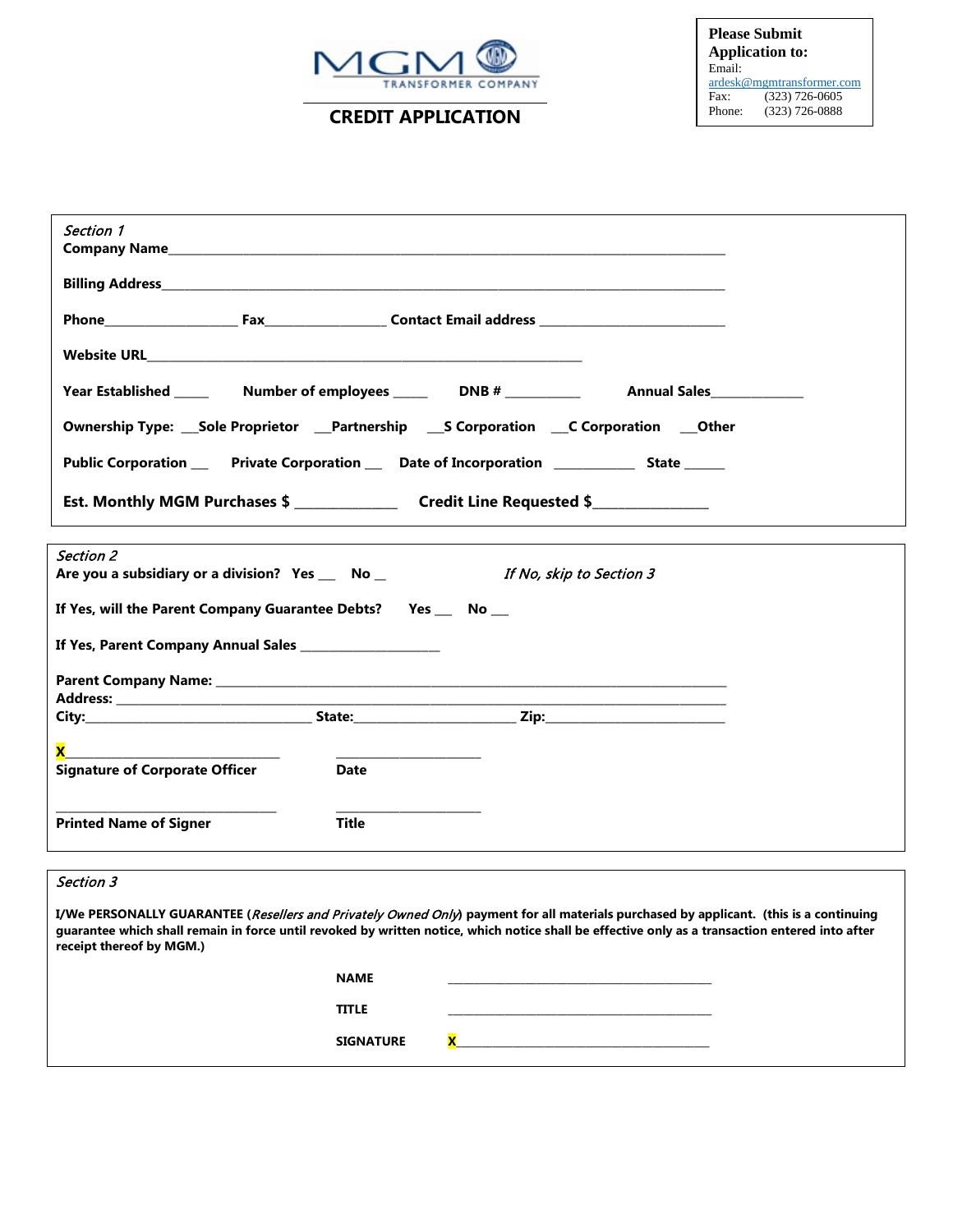

## **CREDIT APPLICATION**

| Section 4      |                     |                               |                               |  |
|----------------|---------------------|-------------------------------|-------------------------------|--|
|                |                     | <b>OWNERS/OFFICERS</b>        |                               |  |
| <b>Name</b>    | <b>Home Address</b> | <b>Home Phone</b>             | <b>SS Number</b>              |  |
|                |                     |                               |                               |  |
|                |                     | <b>TRADE REFERENCES</b>       |                               |  |
| <b>Name</b>    | <b>Address</b>      |                               | <b>Phone Number &amp; Fax</b> |  |
| $\overline{1}$ |                     |                               |                               |  |
| $\overline{2}$ |                     |                               |                               |  |
| 3              |                     |                               |                               |  |
|                |                     | <b>BANK REFERENCE</b>         |                               |  |
| <b>Name</b>    | Location            | <b>Phone &amp; Fax Number</b> | Account #                     |  |
| 1              |                     |                               |                               |  |
| $\overline{2}$ |                     |                               |                               |  |
|                |                     |                               |                               |  |

## **TERMS AND CONDITIONS**

**In consideration of MGM Transformers Co (referred to herein as MGM), extending credit to Applicant, Applicant agrees to pay for all items purchased with in thirty days from invoice date. In the event that MGM commences litigation or employs attorneys in order to secure payment of any sums due to it from Applicant, the Applicant agrees to pay collection costs, interest at the rate of 10% per annum, and reasonable attorney's fee in addition to all other sums due. The undersigned warrants that the above agreement has been carefully read and that Applicant understands the same.**

**Applicant authorizes MGM to obtain credit and financial information concerning the Applicant at any time and from any source.**

| and/or                    |                          |      |  |
|---------------------------|--------------------------|------|--|
| <b>Federal Tax Number</b> | <b>Name of Applicant</b> |      |  |
|                           |                          |      |  |
| Signed by                 |                          | Date |  |
|                           |                          |      |  |